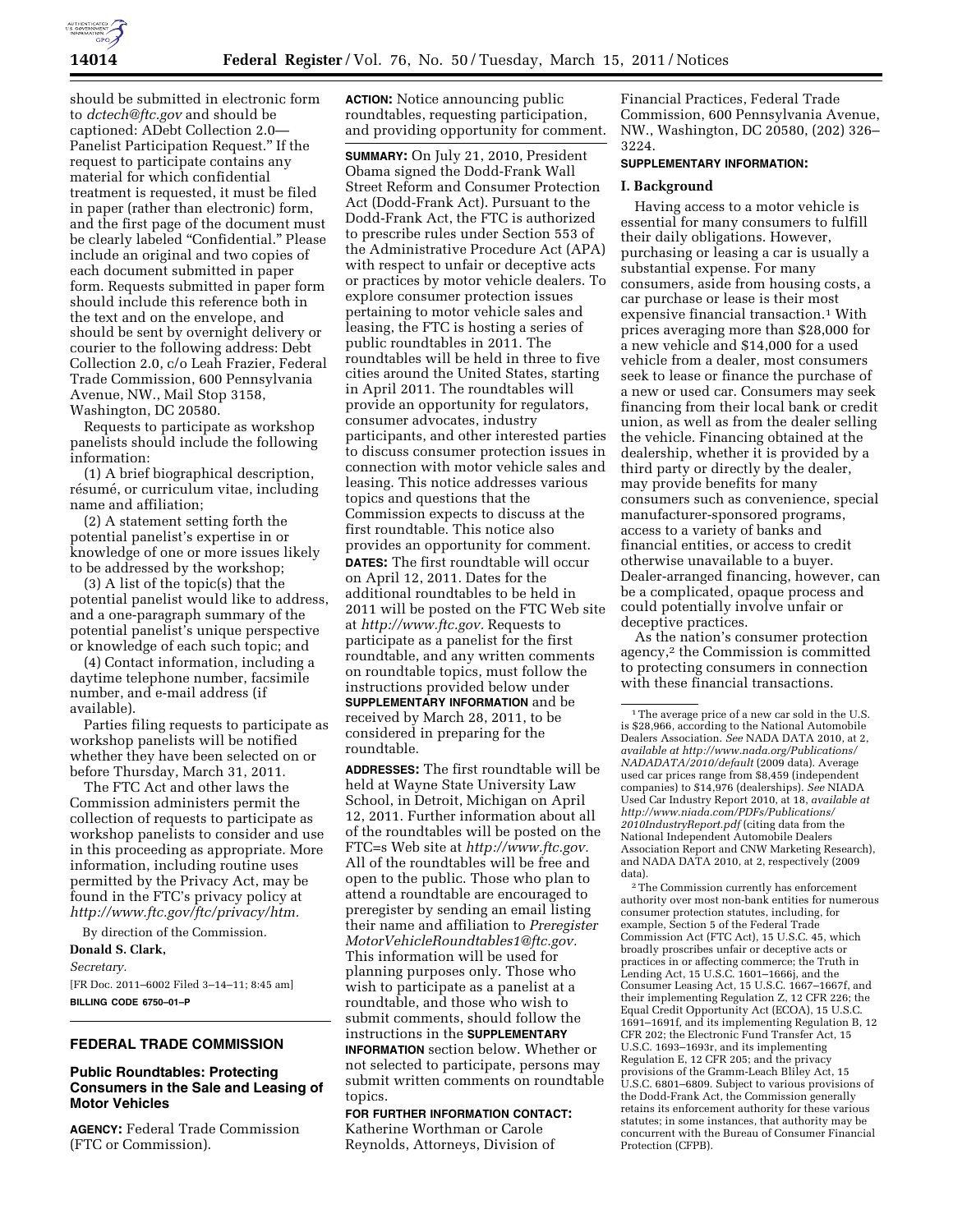Throughout the years, the FTC has undertaken substantial efforts to fulfill this commitment in connection with the sale, financing, and leasing practices of motor vehicle dealers. For example, the agency has brought numerous enforcement actions addressing:

• Deceptive advertising by motor vehicle dealers regarding purchase, loan, or lease terms or costs, as well as add-on products; 3

• Auto warranty issues by, among other things, enforcing the Magnuson-Moss Warranty-Federal Trade Commission Improvement Act and its implementing rules concerning the disclosure and pre-sale availability of warranty terms; 4 and

• Deceptive claims by auto warranty robocallers.5

On July 21, 2010, President Obama signed the Dodd-Frank Wall Street Reform and Consumer Protection Act (Dodd-Frank Act).6 Pursuant to the Dodd-Frank Act, the FTC is authorized to prescribe rules under Section 553 of the Administrative Procedure Act (APA) 7 with respect to unfair or deceptive acts or practices by motor vehicle dealers.8 Under Section 1029 of the Dodd-Frank Act, the Commission retains all of its enforcement authority over motor vehicle dealers.9 The FTC's authority is exclusive as to motor vehicle dealers that routinely assign credit contracts to unaffiliated third

4*See, e.g., In re Bob Rice Ford, Inc.,* 96 F.T.C. 18 (1980).

5*See, e.g., FTC v. Voice Touch, Inc.,* No. 1:09CV2929 (N.D. Ill. 2010).

6Public Law 111–203, 124 Stat. 1376 (July 21, 2010) (to be codified in scattered titles and sections of the U.S. Code).

7 5 U.S.C. 553.

8*See* Dodd-Frank Act § 1029(d). The term ''motor vehicle dealer" refers to "any person or resident in the United States, or any territory of the United States, who (A) is licensed by a State, a territory of the United States, or the District of Columbia to engage in the sale of motor vehicles; and (B) takes title to, holds an ownership in, or takes physical custody of motor vehicles.'' Dodd-Frank Act § 1029(f)(2). The term ''motor vehicle'' includes, among other things, motorcycles, motor homes, recreational vehicle trailers, recreational boats and marine equipment, and other vehicles titled and sold through dealers. *See* Dodd-Frank Act § 1029(f)(1).

9 Dodd-Frank Act § 1029(f)(1).

parties,10 and concurrent with the new CFPB as to dealers that do not.11

The Dodd-Frank Act also authorizes the FTC to prescribe rules using APA procedures with respect to unfair or deceptive acts or practices by motor vehicle dealers.12 The motor vehicle roundtables are intended to inform the Commission regarding what consumer protection issues, if any, exist that could be addressed through a possible rulemaking or other initiatives.

## **II. Roundtable Goals and Topics for Comment**

Consistent with the Commission's authority under the Dodd-Frank Act, and other consumer protection statutes that it enforces,<sup>13</sup> the agency will conduct a series of roundtables to gather more information on consumer protection issues in connection with motor vehicle sales, financing, and leasing to assess the propriety of promulgating a rule or conducting other initiatives. The roundtables will focus primarily on cars (including automobiles, SUVs, and light trucks) because those are the vehicles consumers most often use.14

The FTC staff is seeking public comment on a number of topics listed below, which will be discussed at the roundtables. Of particular interest to the FTC staff is data and empirical evidence

11 *Id.* § 1029(b)(2) (''Subsection (a) shall not apply to any person, to the extent that such person. operates a line of business—(A) that involves the extension of retail credit or retail leases involving motor vehicles; and (B) in which—(i) the extension of retail credit or retail leases are provided directly to consumers; and (ii) the contract governing such extension of retail credit or retail leases is not routinely assigned to an unaffiliated third party finance or leasing source.''). Motor vehicle dealers that do not routinely assign credit contracts to unaffiliated parties often are referred to as ''buy here, pay here" dealers.

12*See id.* § 1029(d). Under the Dodd-Frank Act, the FTC's APA rulemaking authority becomes effective as of the designated ''transfer date.'' *See*  Dodd-Frank Act § 1029A. The CFPB and Department of Treasury have set July 21, 2011 as the transfer date. *See* 75 FR 57252 (Sept. 20, 2010). 13*See supra* notes 2, 8 and 10.

14However, the Commission is interested in issues that pertain to all types of motor vehicles, as defined by the Dodd-Frank Act, and welcomes comments on all such topics. *See supra* note 8.

supporting comments provided in response to this request.

(1) What categories of motor vehicle dealers (*i.e.* "franchise," "independent," and/or "buy here, pay here" 15) offer credit or leases to consumers? Do these different categories of dealers offer different types, or terms, of credit or leasing to consumers? If so, in what manner and under what terms?

(2) What types of financing and leasing are offered to consumers today? Who are the typical consumers for each type of product?

(3) What practices involving motor vehicle dealers raise consumer protection issues? How prevalent are these practices in the industry as a whole or in any subset of the industry?

(4) Do motor vehicle dealers engage in "yo-yo financing?"<sup>16</sup> If so, please describe in detail how such a transaction occurs. Do these practices occur in leasing? How prevalent are these practices in the industry as a whole or in any subset of the industry? What types of entities are involved, and what role does each play? What types of consumers are impacted by these practices, and how? What are the costs and/or benefits to consumers of these practices? What are the incentives or benefits to dealers for engaging in these practices? Do consumers understand when they purchase and finance a car that there may be circumstances in which the financing terms, and monthly payments, could change? Is yo-yo financing sometimes combined with a practice whereby the dealer has sold the consumer's trade-in before the consumer learns of the higher interest and/or payments from the dealer?

(5) Do finance companies provide incentives or payments to motor vehicle dealers in exchange for consumers receiving more expensive credit? Does this practice occur in leasing? How prevalent is this practice in the industry

<sup>3</sup>These matters were generally resolved by consent agreements. *See, e.g., In re Simmons Rockwell Ford Mercury, Inc.,* F.T.C. Dkt. No. C– 3950 (2000); *In re R.N. Motors, Inc.,* F.T.C. Dkt. No. C–3947 (2000); *In re Dunphy Nissan, Inc.,* F.T.C. Dkt. No. C–3924 (2000); and *In re Bill Crouch Foreign, Inc.,* 96 F.T.C. 111 (1980). For additional information regarding recent FTC activities in the motor vehicle area, *see Prepared Statement of the Federal Trade Commission on AConsumer Protection in the Used and Subprime Car Market@: Hearing Before the House Committee on Energy and Commerce, Subcommittee on Commerce, Trade, and Consumer Protection,* Mar. 5, 2009*, available at [http://www.ftc.gov/opa/2009/03/autotest.shtm.](http://www.ftc.gov/opa/2009/03/autotest.shtm)* 

<sup>10</sup> *Id.* § 1029(a) and (c). Section 1029(a) of the Dodd-Frank Act provides that, ''(e)xcept as permitted in subsection (b), the Bureau may not exercise any rulemaking, supervisory, enforcement or any other authority, including any authority to order assessments, over a motor vehicle dealer that is predominantly engaged in the sale and servicing of motor vehicles, the leasing and servicing of motor vehicles, or both.'' Section 1029(c) provides that ''nothing in this title, including subtitle F, shall be construed as modifying, limiting, or superseding the operation of any provision of Federal law, or otherwise affecting the authority of the Board of Governors, the Federal Trade Commission, or any other Federal agency, with respect to a person described in subsection (a).''

<sup>&</sup>lt;sup>15</sup> "Buy here, pay here" dealers typically provide financing directly or through an in-house finance company. ''Buy here, pay here'' dealerships tend to operate in the subprime credit area. In some regions, "lease here, pay here" dealerships may provide leases to consumers, through similar programs.

<sup>16</sup> In many states, a dealer may deliver a vehicle to a consumer pending approval of the consumer's financing (a practice known as ''spot delivery''). In general terms, "yo-yo financing" refers to a spot delivery in which the dealer apprises a consumer that the dealer has secured or expects to secure a particular interest rate and other terms for financing the sale. Days after the consumer has signed the purchase or credit documents and driven home in the newly purchased motor vehicle, the dealer contacts the consumer with information that the financing "fell through" and the consumer must return to the dealership. Upon the consumer's return, the consumer learns he or she now must pay a higher interest rate and higher monthly payments to finance the purchase.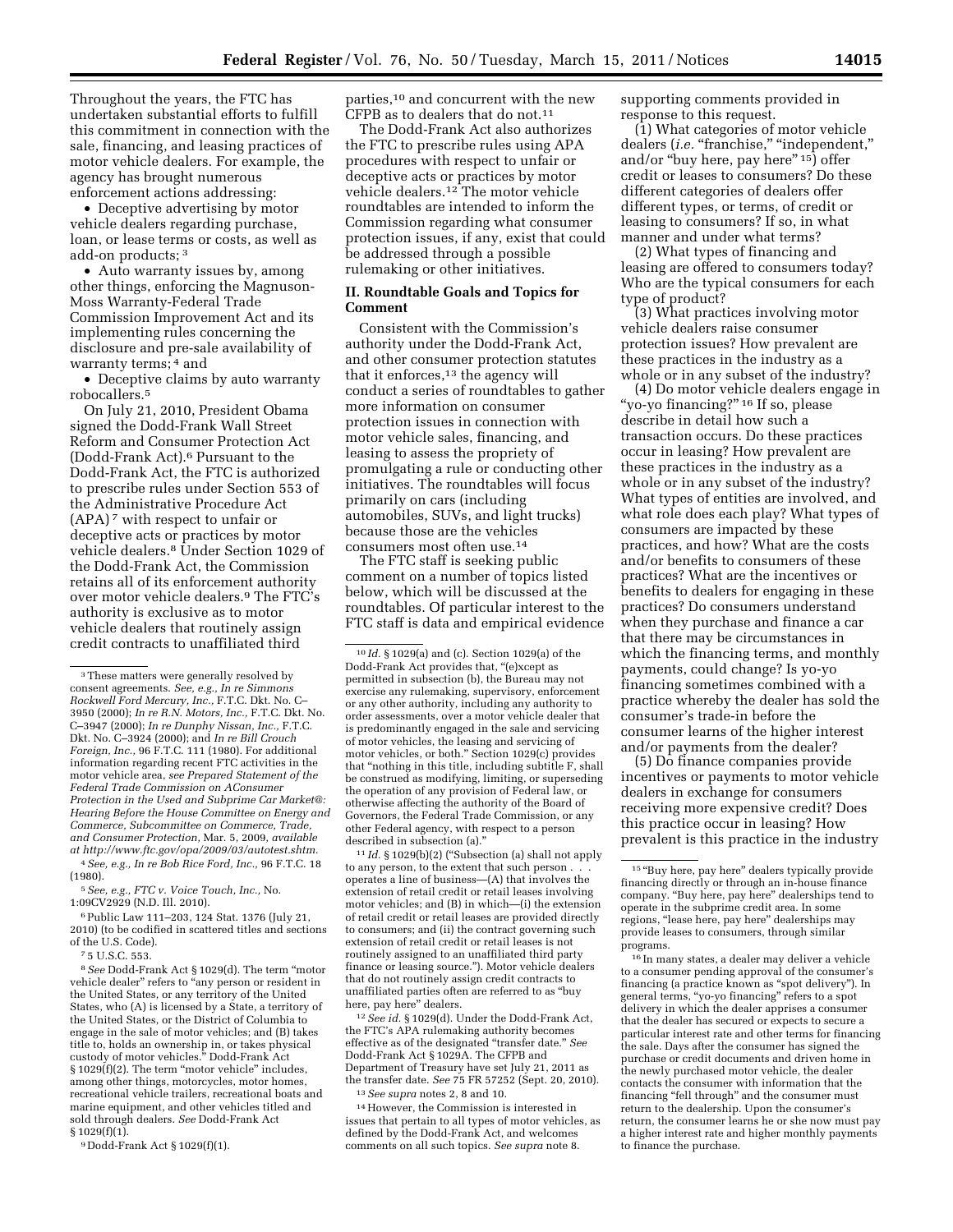as a whole or in any subset of the industry? How does this practice work? What types of entities are involved, and what role does each play? What types of consumers are impacted by this practice and how? What are the costs and/or benefits of this practice? Do consumers understand this practice, and to what extent does it affect consumers' decisions to purchase and finance a motor vehicle? Is this an issue unique to the sale and financing of motor vehicles, or are there other industries where sellers may have incentives of which buyers are unaware and that may be contrary to buyers' interests? If not, should the sale and financing of motor vehicles be treated differently from other industries, and why?

(6) Do motor vehicle dealers misrepresent credit or lease terms to consumers? How prevalent is this practice in the industry as a whole or in any subset of the industry? What types of terms do dealers misrepresent and in what circumstances? Are other entities involved in these practices, and if so, which entities?

(7) Do motor vehicle dealers charge interest rate mark-ups or up-front charges to consumers for credit or leases about which consumers are unaware? How prevalent is this practice in the industry as a whole or in any subset of the industry? How does this occur? Do consumers understand that dealer financing may include dealer mark-ups in addition to the cost of the credit or lease, and to what extent does this practice affect consumers' decisions to purchase and finance a motor vehicle? Is this an issue unique to the sale and financing of motor vehicles or are there other industries where sellers charge mark-ups of which buyers are unaware and that may be contrary to buyers' interests? If not, should the sale and financing of motor vehicles be treated differently from other industries, and why?

(8) Is substantial negative equity from a prior purchase, or money owed on a prior lease, frequently rolled into consumers' next vehicle purchases or leases? 17 What are the costs and/or benefits of this practice? How prevalent is this practice in the industry as a whole or in any subset of the industry? How does this occur? Do consumers understand when negative equity is

rolled into the credit package of a newly purchased and financed vehicle?

(9) Do motor vehicle dealers engage in credit or lease packing, such as by including amounts for credit insurance, guaranteed automobile protection (''GAP''), or other add-ons into payment amounts or other terms quoted to consumers? 18 How prevalent is this practice in the industry as a whole or in any subset of the industry? How does this occur? Do consumers understand this practice?

(10) Do dealers include warranties, service contracts, and other add-ons in credit or lease contracts? How prevalent is this practice in the industry as a whole or in any subset of the industry? At what point in the sales process are these items included in the contracts? How does this practice occur? Do consumers understand this practice?

(11) Do consumers experience discrimination on a prohibited basis as set forth in Section 701 of the Equal Credit Opportunity Act, 15 U.S.C. 1691, in motor vehicle financing or leasing? How prevalent is this practice in the industry as a whole or in any subset of the industry? Do interest rate mark-ups by motor vehicle dealers disparately impact any groups of consumers in violation of the ECOA? What other practices by motor vehicle dealers violate the ECOA? What data exists to measure compliance with the ECOA by motor vehicle dealers? What other information can motor vehicle dealers collect to assess ECOA compliance?

(12) Do military personnel or their families face unique consumer protection concerns when purchasing motor vehicles? What practices cause those concerns? How prevalent are those concerns in the industry as a whole or in any subset of the industry? Do or can these concerns impact military readiness? What practices are involved? What steps have motor vehicle dealers, states, and consumer groups taken to address these practices? How successful have they been?

(13) Do motor vehicle dealers fail to pay off liens or trade-ins or otherwise

fail to transfer title at a sale? 19 How prevalent is this practice in the industry as a whole or in any subset of the industry? What are the reasons for failing to pay off a lien? What problems does this practice raise for consumers? What state laws exist to address this practice?

(14) Do motor vehicle dealers use global positioning systems or similar devices to locate and track financed and leased cars? How prevalent is this practice in the industry as a whole or in any subset of the industry? What problems does this practice raise for consumers? Do consumers understand this practice? Does this practice affect accounts in default? For those consumers who have these devices installed on their cars, what is done with their route information? Do service providers retain this data? How do they use it? Does this practice raise privacy concerns? Do consumers understand that their vehicles could be tracked, and the extent to which they are being, or could be, tracked?

(15) How do motor vehicle auction houses operate? Do consumer protection issues exist in connection with such auction houses? If so, which issues?

## **III. Public Participation**

#### *A. Registration Information*

The roundtables will involve discussion on the issues described above by those individuals selected to be panelists. A court reporter will be present to record the proceedings so that a transcript can be made for the public record. The roundtables are free and open to the public. FTC will accept preregistration for the roundtables. Preregistration is not necessary to attend, but is encouraged so that staff may better plan the event. To pre-register, please e-mail your name and affiliation to *[PreregisterMotorVehicle](mailto:PreregisterMotorVehicleRoundtables1@ftc.gov) [Roundtables1@ftc.gov.](mailto:PreregisterMotorVehicleRoundtables1@ftc.gov)* When you preregister, the FTC collects your name, affiliation, and e-mail address. We will use this information to estimate how many people will attend and better understand the likely audience for the

<sup>17</sup> In this situation, a consumer may seek to trade in a vehicle for which the consumer owes more than the vehicle is worth. The dealer may accept the trade-in, but will include the negative equity (the amount owed) for the trade-in in the credit package for the newly-purchased vehicle, with or without further explanation to the consumer. This process can result in the consumer being in another ''upside-down'' credit situation and owing higher monthly payments.

 $^{\rm 18\,^{\rm o}}$  Packing" refers to a situation in which a dealer includes ''add-ons'' in the credit package for the sale or lease of a motor vehicle, which might be without the consumer's understanding or at significantly inflated prices. The practice might include quoting monthly payments with the add-on amounts automatically rolled-into the dollar figure stated to the consumer. Such add-ons might include charges for products and services such as: rust proofing, undercoating, service agreements, extended warranty packages, credit life insurance, guaranteed auto protection (GAP, which refers to coverage for the difference between the amount the consumer owes on the loan and the current market value of the vehicle), and other products and services.

<sup>19</sup>When consumers seek to purchase a vehicle, they may trade in a prior vehicle on which amounts are still owed. The consumer may seek to pay off the amounts owed by refinancing the outstanding amount owed on the prior vehicle into the credit agreement for the current vehicle being purchased. As part of the new credit agreement, the dealer is required to pay-off the amount owed and secure a release of the lien on the prior vehicle, so that the consumer is no longer liable for that debt. However, a dealer may fail to pay off the prior loan and secure a release of lien on the prior vehicle. As a result, the consumer could become liable for two credit agreements and two vehicles: the current one being purchased, and the prior vehicle that the consumer thought was being paid off but was not.